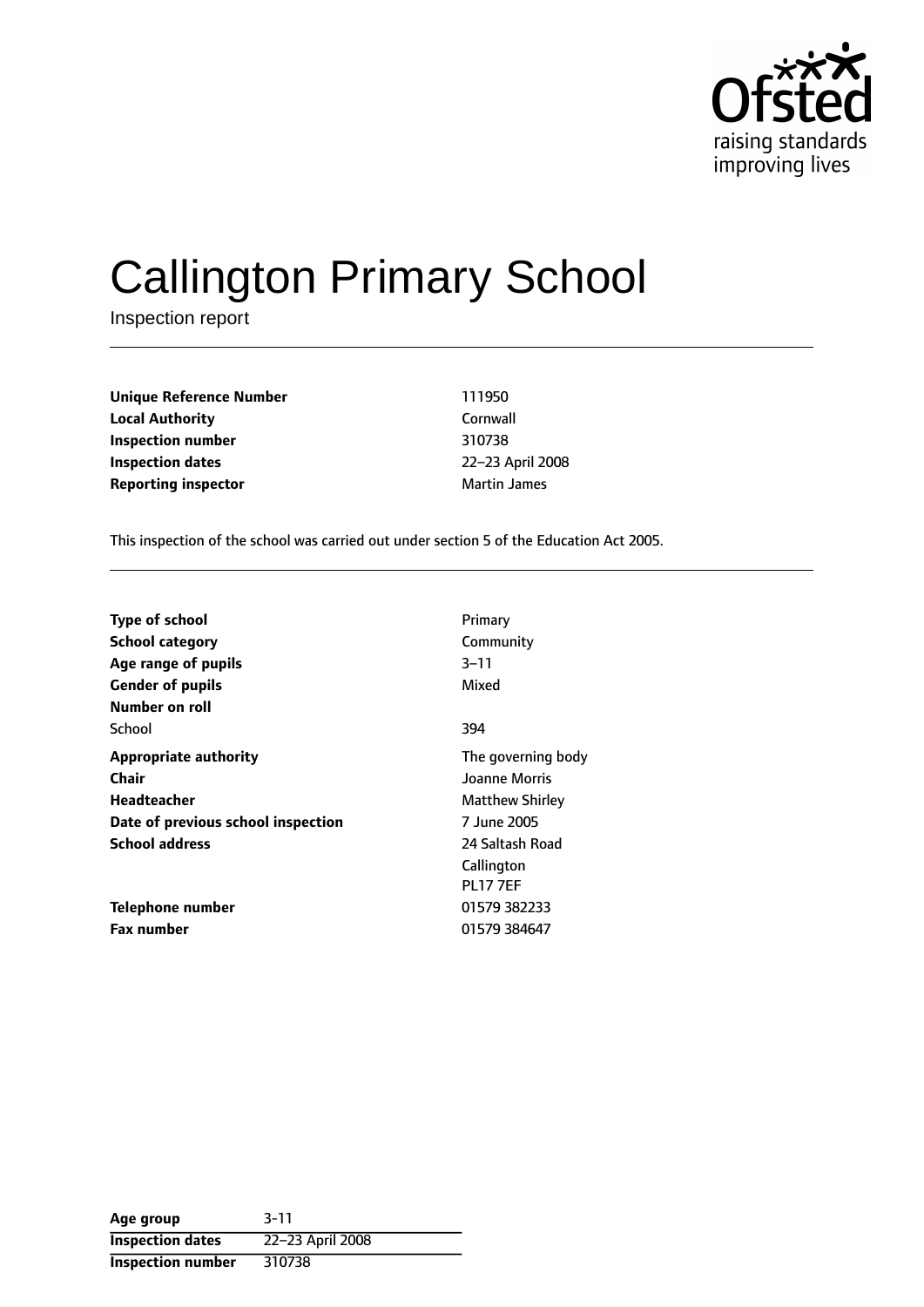.

© Crown copyright 2008

#### Website: www.ofsted.gov.uk

This document may be reproduced in whole or in part for non-commercial educational purposes, provided that the information quoted is reproduced without adaptation and the source and date of publication are stated.

Further copies of this report are obtainable from the school. Under the Education Act 2005, the school must provide a copy of this report free of charge to certain categories of people. A charge not exceeding the full cost of reproduction may be made for any other copies supplied.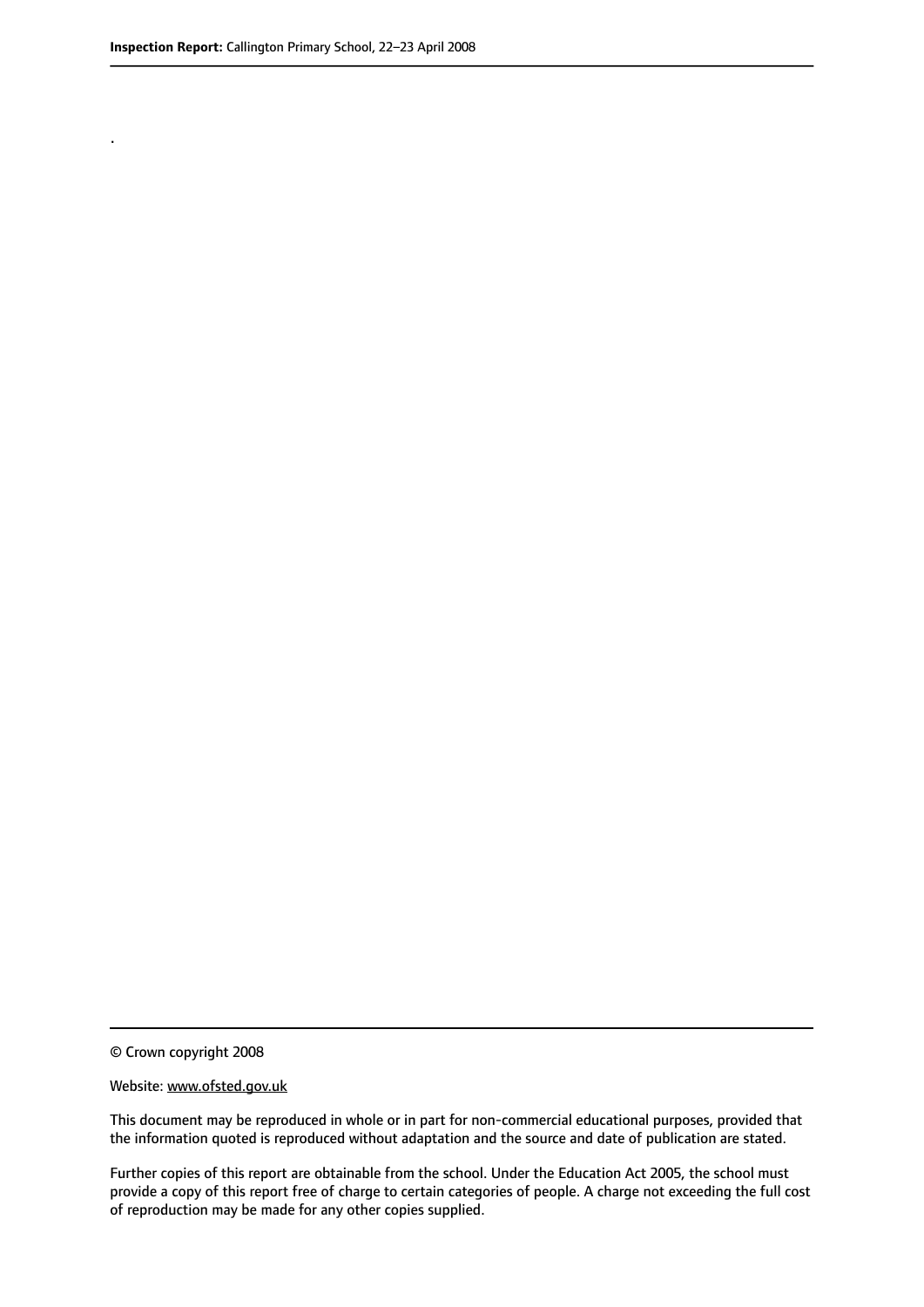# **Introduction**

The inspection was carried out by three Additional Inspectors.

#### **Description of the school**

The school is much larger than most primary schools. Nearly all pupils are from a White British background. The number of pupils eligible for free school meals is below the national average. The proportion of pupils with learning difficulties and/or disabilities is also below average. In recognition of its work, the school has received the Activemark Gold award.

#### **Key for inspection grades**

| Grade 1 | Outstanding  |
|---------|--------------|
| Grade 2 | Good         |
| Grade 3 | Satisfactory |
| Grade 4 | Inadequate   |
|         |              |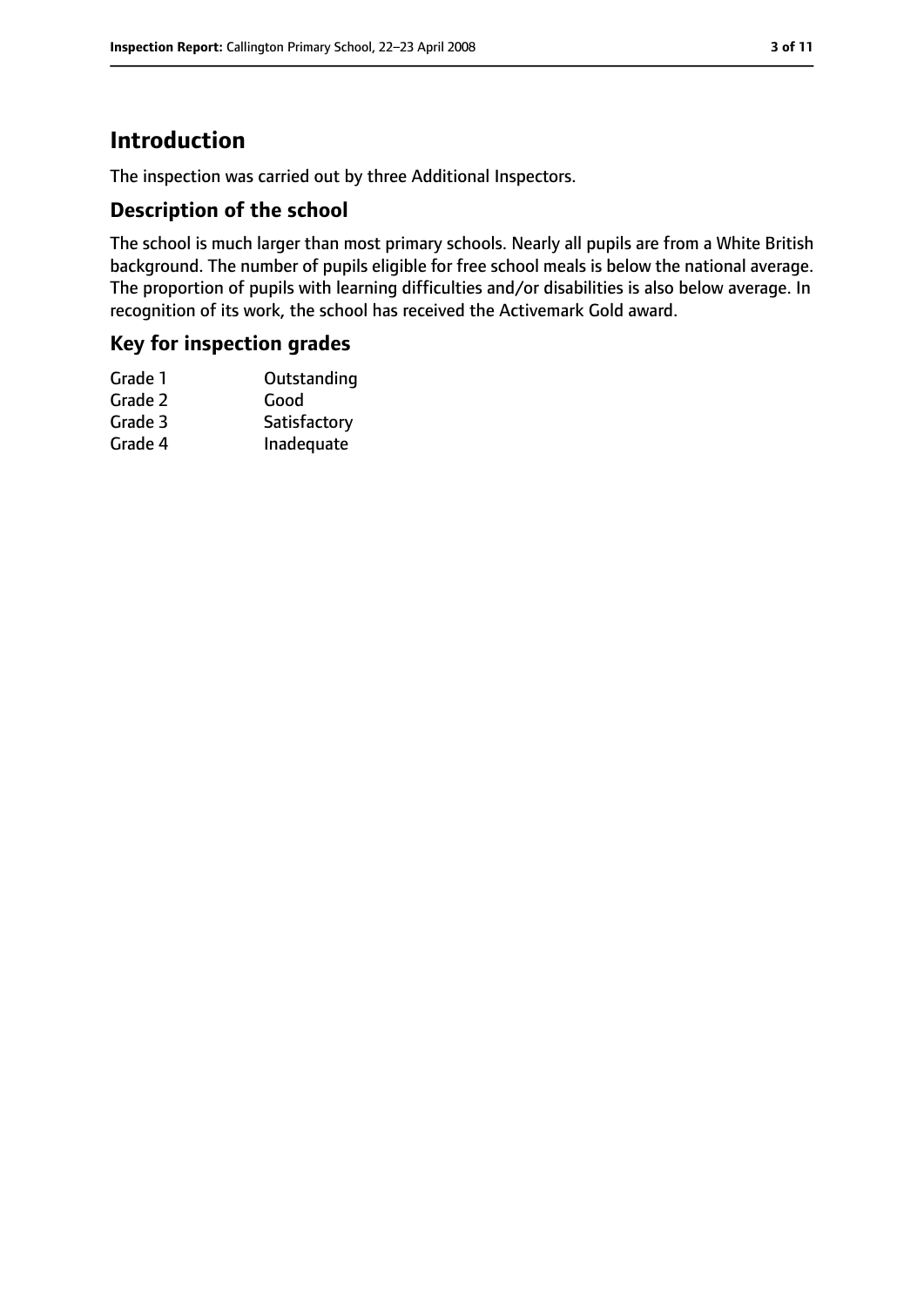# **Overall effectiveness of the school**

#### **Grade: 3**

The overall effectiveness of the school is satisfactory. It also has some significant strengths. Pupils' personal development and well-being are good, as are their attitudes and behaviour, and they show great enjoyment in coming to school. Whilst care, guidance and support are satisfactory overall, pastoral care is good, with the care and safety of its pupils being a priority of the school. As a result, pupils are well looked after and they also look after each other well. Parents hold overwhelmingly positive views about the school. One said, typically, 'My children come home each day bursting to tell me what they have been doing!'

When children start in the Nursery their knowledge and skill levels are just below those expected, especially in relation to language and literacy. They achieve well in the Foundation Stage, and by the end of the Reception year most are working within the expected early learning goals. Pupils then make satisfactory progress through Years 1 to 6, and by the end of Year 6 they reach broadly average standards. The school recognises that more-able pupils do not always do as well as they might.

Teachers relate well to pupils and make good use of a variety of resources and teaching strategies to make lessons interesting. Teaching assistants are well deployed, particularly in supporting pupils with learning difficulties and/or disabilities. Lessons are generally well planned, but limited challenge is sometimes provided for more-able pupils in the work that is set. Helpful advice is given to pupils in class, but comments in books and the targets provided for pupils do not always give them a clear understanding of how to improve their work. Pupils enjoy the good range of visits and visitors that enriches their experience. The school routinely reviews its curriculum, with a current emphasis rightly being placed on the increased use of literacy and numeracy in other subjects.

The headteacher and other members of staff are keen to do the best they can for their pupils. Good use is made of outside bodies, such as sports teachers and special needs advisers, in supporting the work of the school. Self-evaluation is satisfactory and so areas for improvement are appropriately identified and tackled. For instance, the differences noted in the performance of boys and girls have been successfully addressed. All staff and governors show a clear commitment to improving the school, particularly the progress being made by the pupils. Current planning shows a clear awareness of the ways to take the school forward, and the school demonstrates a satisfactory capacity to improve further.

#### **Effectiveness of the Foundation Stage**

#### **Grade: 2**

Children are happy in both Nursery and Reception, and the staff work hard to create a friendly and caring learning environment for them. The adults provide them with an appropriate balance between teacher-led activities and opportunities for them to choose for themselves, and the various resources and the outdoor area are used well. The children behave well, although a very small number sometimes find it difficult to maintain concentration on the tasks they have chosen. As a result of good teaching, the children make good progress, and standards are average by the end of Reception.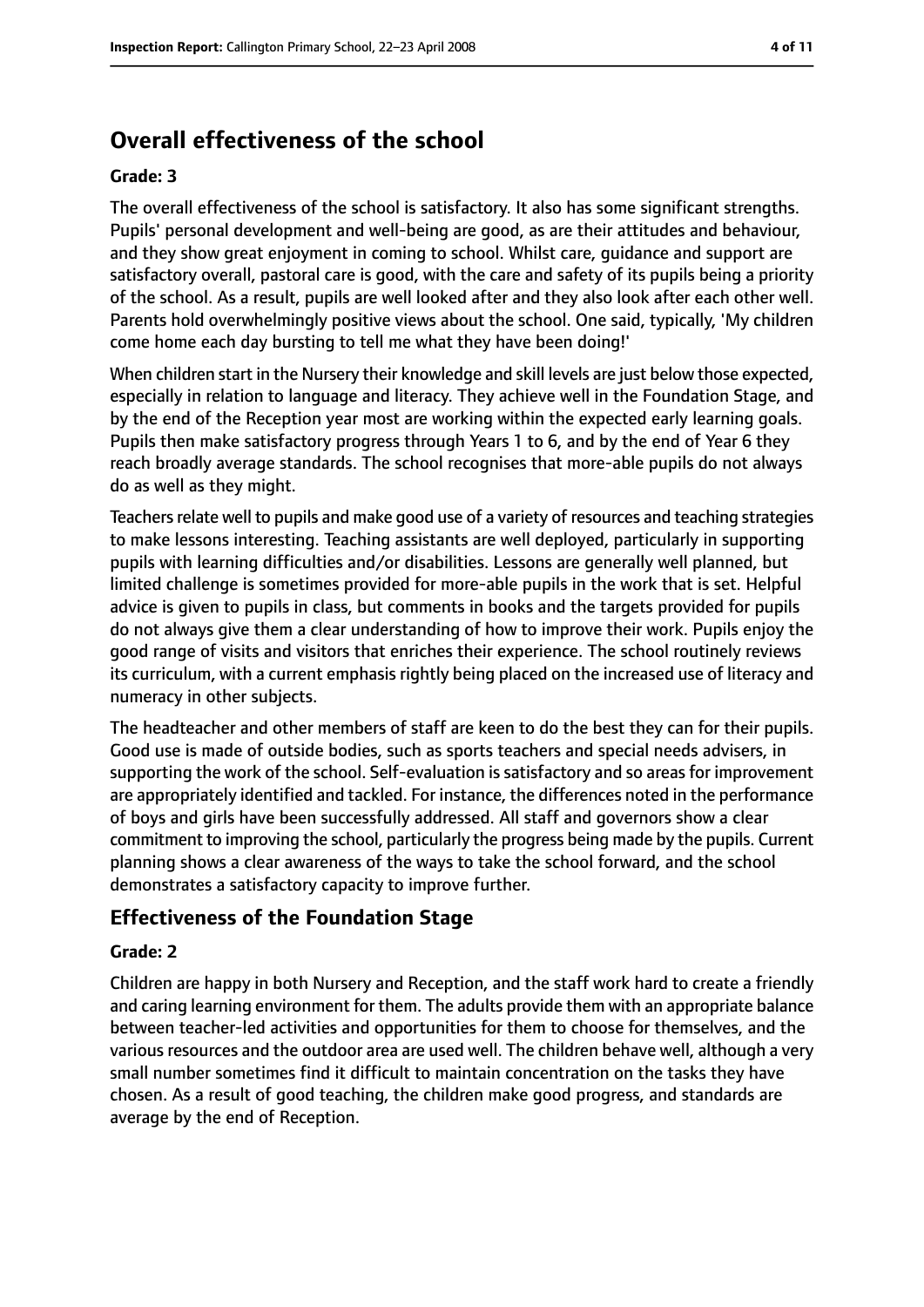## **What the school should do to improve further**

- Ensure that teachers consistently provide challenging work for pupils, especially the more able.
- Provide more opportunities for pupils to develop their literacy and numeracy skills through the work provided in other subjects.
- Ensure that marking and target setting help pupils understand clearly how to improve their work.

A small proportion of schools whose overall effectiveness is judged satisfactory, but which have areas of underperformance, will receive a monitoring visit by an Ofsted inspector before their next section 5 inspection.

# **Achievement and standards**

#### **Grade: 3**

Standards overall are broadly average, and pupils' achievement is satisfactory. Children get off to a good start in the Foundation Stage. They make up ground well and by the end of Reception most are working within the early learning goals, as is the picture nationally. In Years 1 and 2 pupils make satisfactory progress and, by the end of Year 2, standards are broadly average.

By the end of Year 6, standards are also broadly average, and current standards represent satisfactory achievement from these pupils' starting points. In 2007, when standards were just below average, boys did not perform as well as girls at the end of Year 6. The school recognised this, and the strategies introduced to address the issue have been successful, with boys and girls now performing equally well. The school makes sound provision for pupils with learning difficulties and/or disabilities, and this is helping them to make steady progress towards their targets. The school recognises that the progress made by more-able pupils, although satisfactory overall, is not always as consistent and that on occasions it could be better.

# **Personal development and well-being**

#### **Grade: 2**

Pupils clearly like school very much, and this is reflected in their good behaviour and their evident enjoyment. They have very sensible attitudes to their work. Pupils are polite and courteous, and in most cases they move around the school in an orderly manner. Pupils feel safe in school, and they express complete confidence in the school's ability to sort out any issues that do arise. Attendance has improved and is now satisfactory. Pupils' spiritual, moral, social and cultural development is good overall, although their understanding of the multicultural society in which we live is less strong. Pupils have a clear understanding of how to live healthy lives, although they do not always make healthy choices in the snacks that they eat. Pupils benefit from the good opportunities provided by the school for exercise, especially the daily 'Wake Up Shake Up' sessions, which they tackle with great enthusiasm.

Pupils readily and conscientiously take on the many responsibilities that the school offers them. The school councillors are proud of their role, and they recognise that they are working on behalf of other pupils. Pupils are also involved in the wider community through such things as fund raising and taking part in musical activities in the local church. Useful links are made with local businesses, and the standards being achieved in literacy and numeracy are preparing pupils adequately for their next stage of education and later life.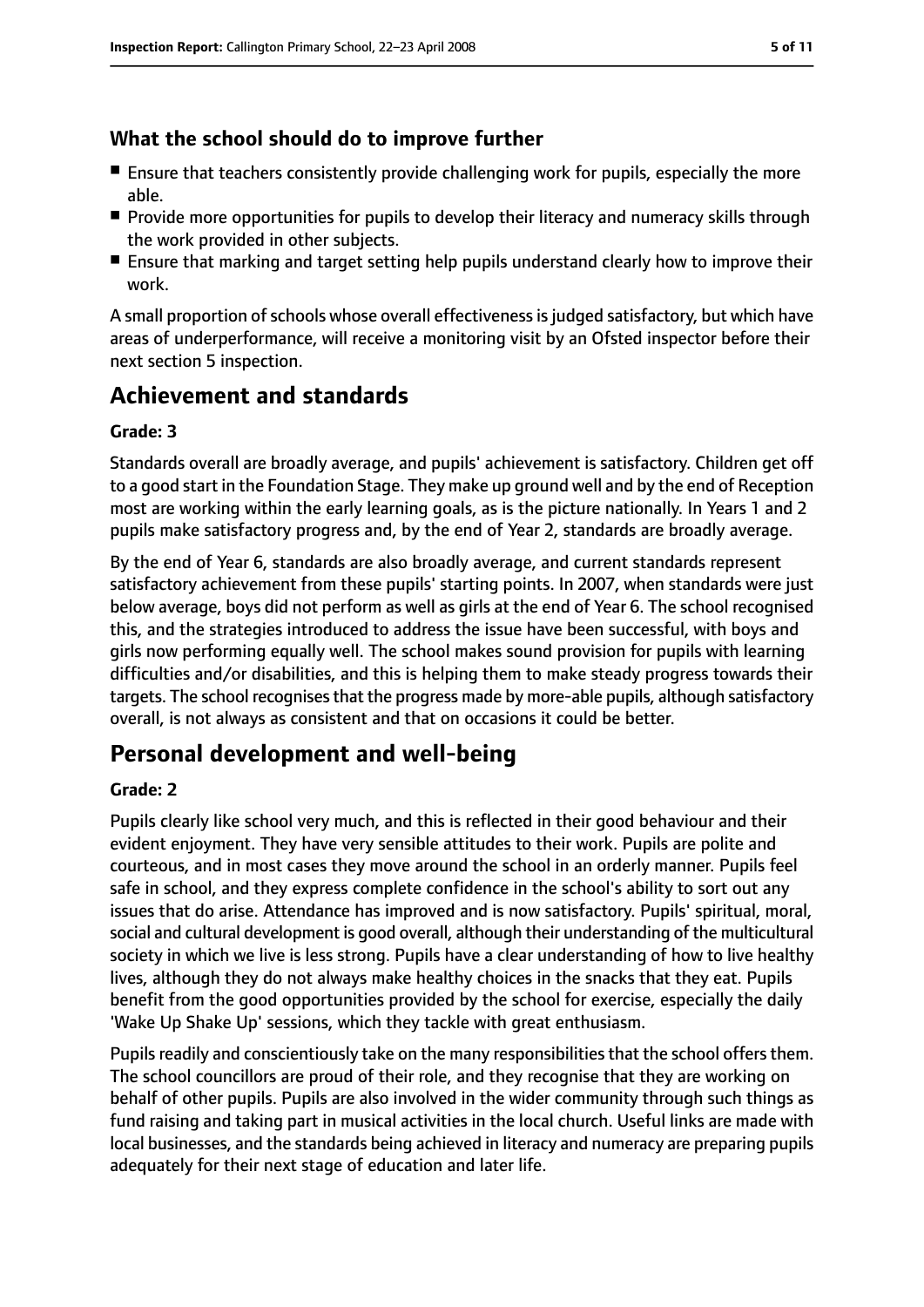# **Quality of provision**

## **Teaching and learning**

#### **Grade: 3**

Teachers relate well to pupils, and consequently pupils behave well and are keen to learn. They make pupils aware of what they are learning and why, and this contributes well towards their understanding of their work. Teachers' explanations are usually clear, and in most cases they successfully engage pupils' interest. Occasionally, however, introductions are too long, and this results in some loss of concentration by the pupils. Teachers provide a variety of teaching strategies and approaches, such as practical activities in mathematics, which pupils enjoy and which benefit their learning. Teaching assistants make a valuable contribution to pupils' learning, because they are usefully deployed and provide them with good support and advice. Teachers usually involve pupils well in lessons, but on occasions pupils are provided with little opportunity to talk about their work in front of the class, which would allow them to clarify and develop their knowledge and skills. Most of the tasks that are planned and provided for the different groups of pupils set at least a satisfactory level of challenge. However, the work provided for the more able pupils does not always extend them adequately. This in turn slows their rate of learning.

#### **Curriculum and other activities**

#### **Grade: 3**

The curriculum enables pupils to study a broad range of subjects, and this contributes to their satisfactory progress. The school makes good provision for music, such as the Samba Band, which pupils really enjoy. The school recognises that the curriculum has lacked some variety and interest and, as a result, links are beginning to be made between subjects, where appropriate, to produce topics that will motivate pupils even more. A particular emphasis is rightly being placed on the greater use of literacy and numeracy. The introduction of resources and activities of particular interest to boys has led to the improvement in their performance that is evident in their class work. Learning difficulties and/or disabilities are carefully identified, and pupils are provided with a satisfactory range of tasks and activities. In the Foundation Stage, where the curriculum is good, teachers make good provision for both adult-directed activities and opportunities for children to choose themselves.

There is a good emphasis throughout the school on developing pupils' personal and social skills. The curriculum makes a suitable contribution to pupils' safe and healthy lifestyles. There is a good range of outings, visitors and after-school clubs, which pupils much appreciate and which they support with enthusiasm.

#### **Care, guidance and support**

#### **Grade: 3**

Adults ensure that there is good pastoral care for the pupils. Child protection procedures are securely in place, and staff are alert to signs that any pupil might be distressed or anxious. Pupils in turn are confident that they have an adult to turn to if they are worried. Staff ensure that pupils work in a safe and clean environment. Safety checks and risk assessments are routinely carried out, and safeguarding procedures are robust. Pupils are taught about the importance of healthy living, and they are regularly reminded of the need to take care, for instance, when undertaking physical education.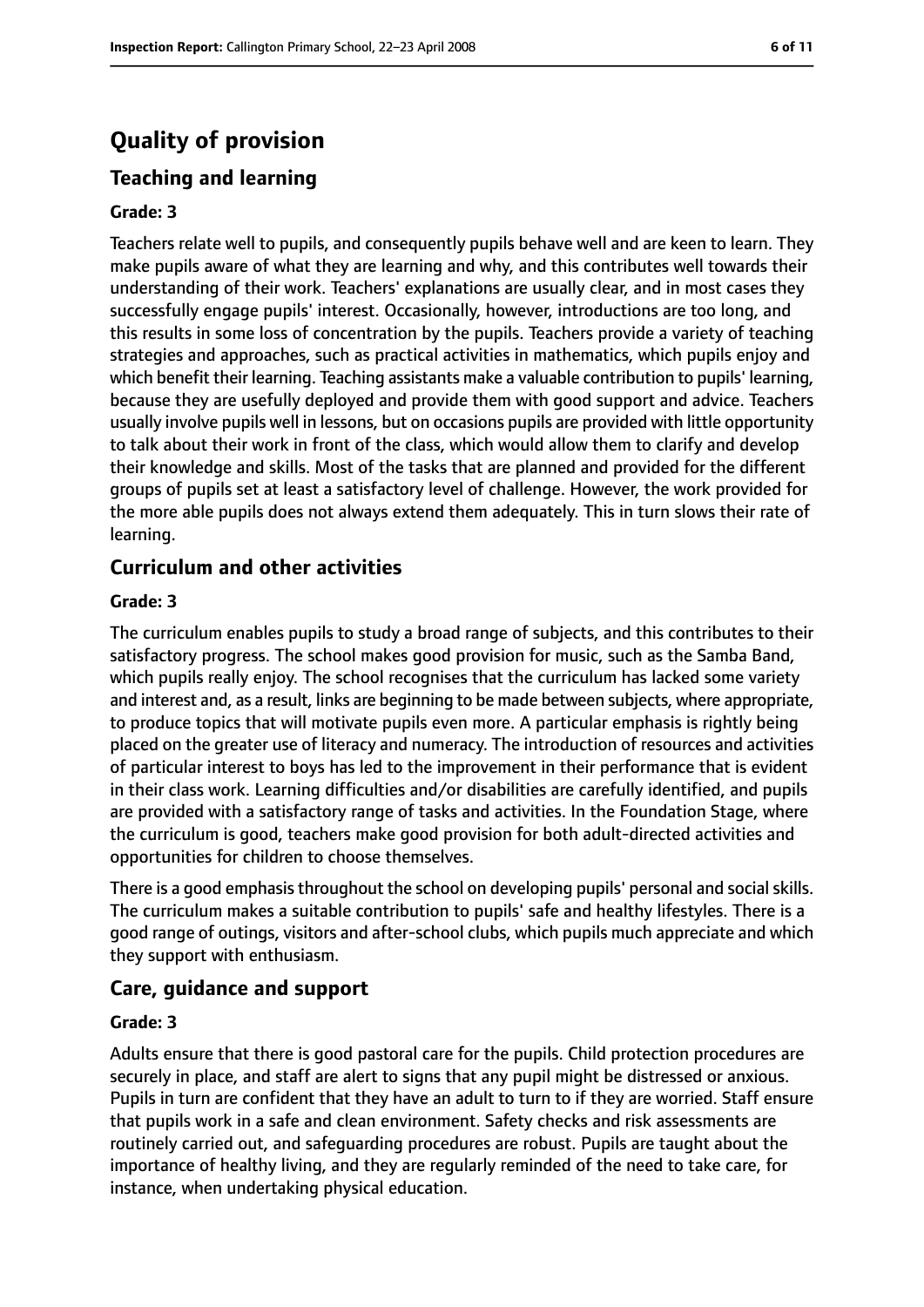Teachers mark pupils' work regularly, but while they often add words of praise, they rarely provide pupils with advice about improving their work. Pupils do have targets for improving their work. However, discussions with them show that they do not always have a clear understanding about what they need to do to make their work better.

# **Leadership and management**

#### **Grade: 3**

The headteacher leads the school with dedication and a clear commitment to improvement, especially in relation to the progress pupils make. He is well supported by other senior leaders, and there is a strong sense of teamwork. Staff have been most successful in creating a safe and caring environment where the well-being of the pupils is seen as a priority. The school has satisfactory systems for finding out how well it is doing, and the self-review has accurately evaluated its overall effectiveness, and also identified strengths and areas for development. For example, actions to ensure that boys and girls perform equally well have been successful, and the current focus on developing cross-curricular links is an appropriate priority for the school.

Subject leaders demonstrate both enthusiasm and a sound understanding of their respective subjects. They are currently working to extend their monitoring of those subjects, especially through improving their understanding of pupil performance data. Governance is satisfactory, with a number of members being new to the governing body. They are fully involved, for example, in producing the school development plan, and they regularly visit and support the school. They recognise that they need to further develop their overall understanding of the provision being made by the school, in order to be able to hold it adequately to account for its performance. The school regularly obtains the views of both pupils and parents, and these are taken into account during policy reviews.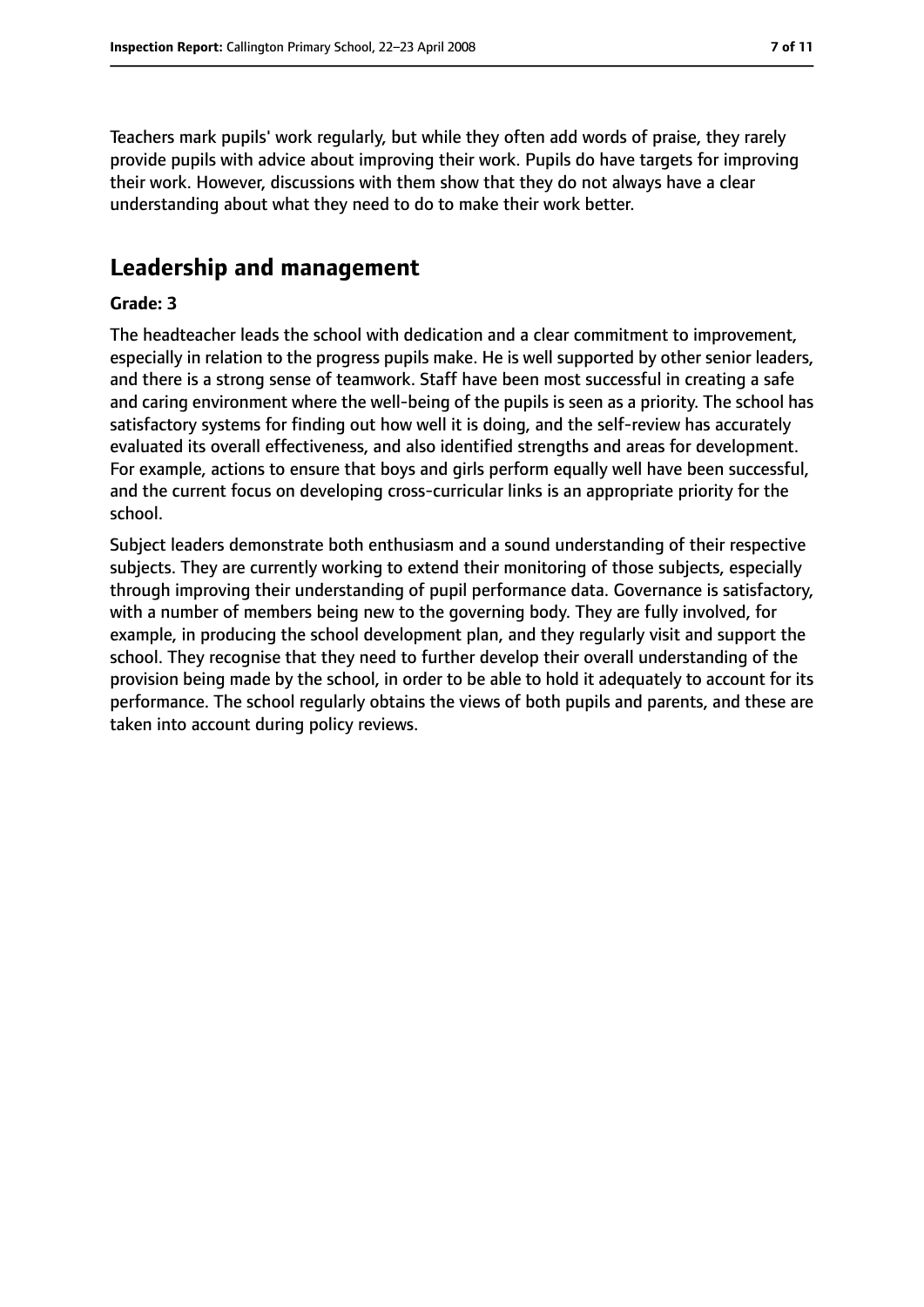**Any complaints about the inspection or the report should be made following the procedures set out in the guidance 'Complaints about school inspection', which is available from Ofsted's website: www.ofsted.gov.uk.**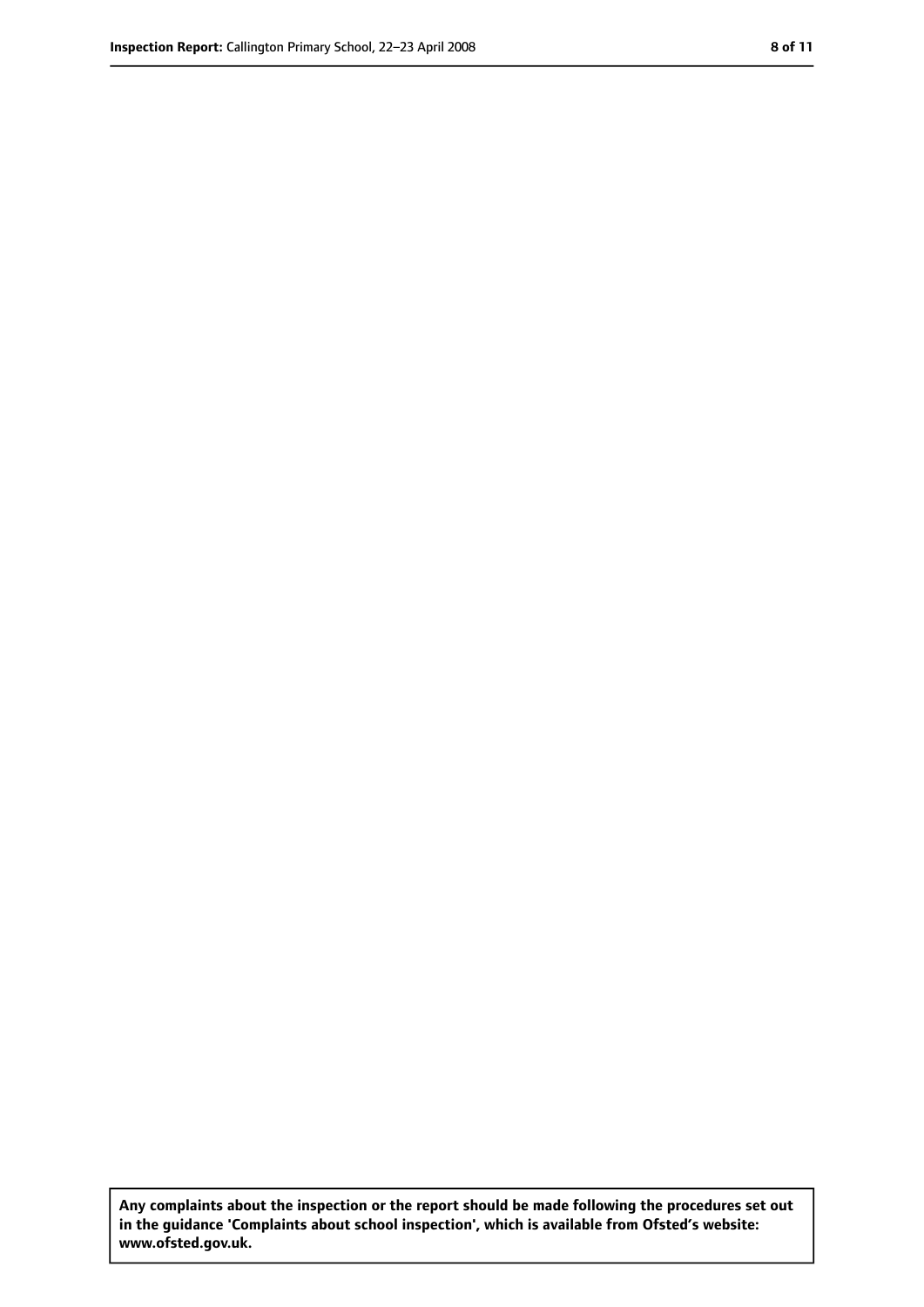#### **Annex A**

# **Inspection judgements**

| $^{\backprime}$ Key to judgements: grade 1 is outstanding, grade 2 good, grade 3 satisfactory, and | <b>School</b>  |
|----------------------------------------------------------------------------------------------------|----------------|
| arade 4 inadequate                                                                                 | <b>Overall</b> |

# **Overall effectiveness**

| How effective, efficient and inclusive is the provision of education, integrated<br>care and any extended services in meeting the needs of learners? |     |
|------------------------------------------------------------------------------------------------------------------------------------------------------|-----|
| Effective steps have been taken to promote improvement since the last<br>inspection                                                                  | Yes |
| How well does the school work in partnership with others to promote learners'<br>well-being?                                                         |     |
| The effectiveness of the Foundation Stage                                                                                                            |     |
| The capacity to make any necessary improvements                                                                                                      |     |

#### **Achievement and standards**

| How well do learners achieve?                                                                               |  |
|-------------------------------------------------------------------------------------------------------------|--|
| The standards <sup>1</sup> reached by learners                                                              |  |
| How well learners make progress, taking account of any significant variations between<br>groups of learners |  |
| How well learners with learning difficulties and disabilities make progress                                 |  |

#### **Personal development and well-being**

| How good is the overall personal development and well-being of the<br>learners?                                  |  |
|------------------------------------------------------------------------------------------------------------------|--|
| The extent of learners' spiritual, moral, social and cultural development                                        |  |
| The extent to which learners adopt healthy lifestyles                                                            |  |
| The extent to which learners adopt safe practices                                                                |  |
| How well learners enjoy their education                                                                          |  |
| The attendance of learners                                                                                       |  |
| The behaviour of learners                                                                                        |  |
| The extent to which learners make a positive contribution to the community                                       |  |
| How well learners develop workplace and other skills that will contribute to<br>their future economic well-being |  |

#### **The quality of provision**

| How effective are teaching and learning in meeting the full range of the<br>learners' needs?          |  |
|-------------------------------------------------------------------------------------------------------|--|
| How well do the curriculum and other activities meet the range of needs<br>and interests of learners? |  |
| How well are learners cared for, quided and supported?                                                |  |

 $^1$  Grade 1 - Exceptionally and consistently high; Grade 2 - Generally above average with none significantly below average; Grade 3 - Broadly average to below average; Grade 4 - Exceptionally low.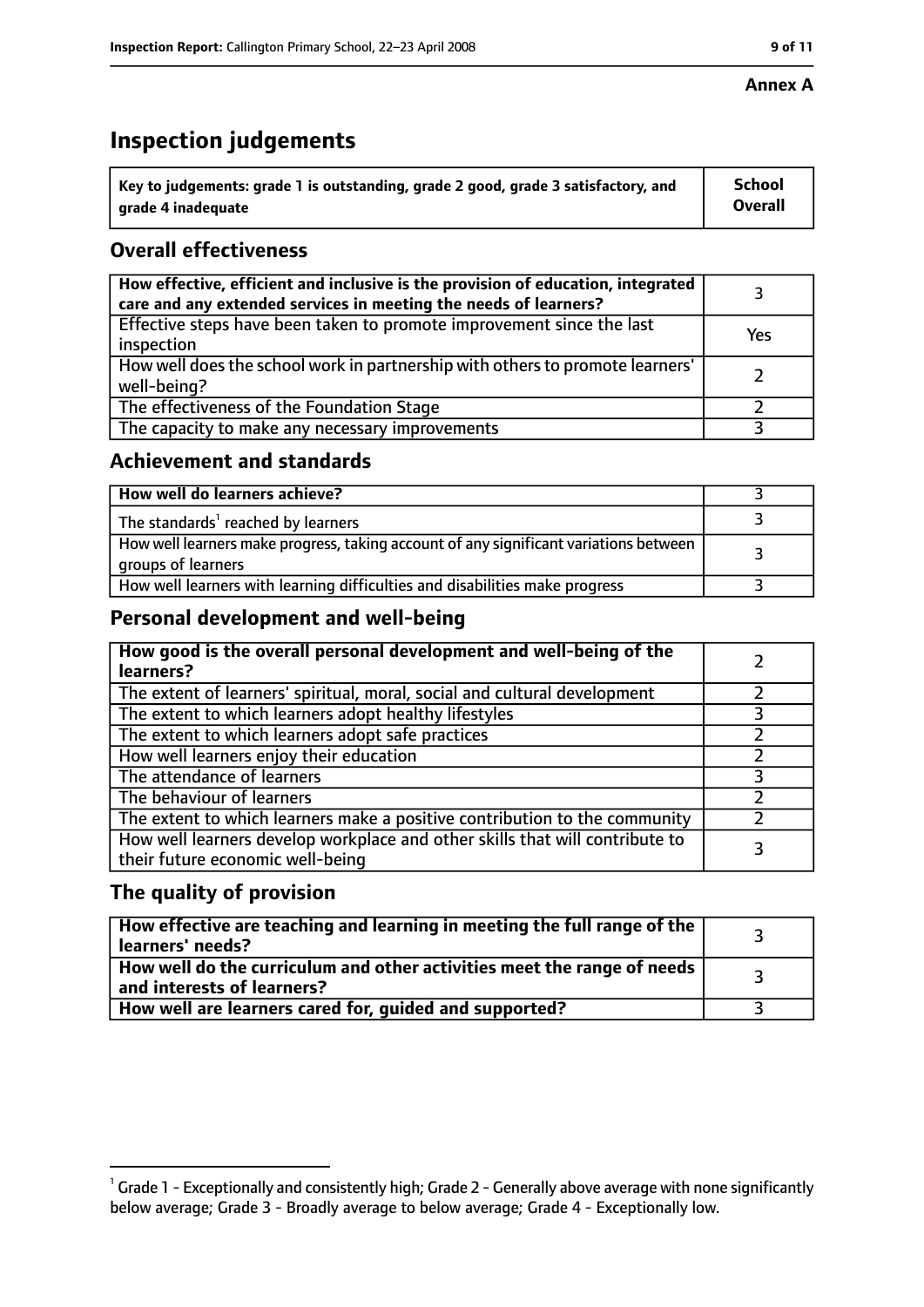# **Annex A**

# **Leadership and management**

| How effective are leadership and management in raising achievement<br>and supporting all learners?                                              |     |
|-------------------------------------------------------------------------------------------------------------------------------------------------|-----|
| How effectively leaders and managers at all levels set clear direction leading<br>to improvement and promote high quality of care and education |     |
| How effectively leaders and managers use challenging targets to raise standards                                                                 |     |
| The effectiveness of the school's self-evaluation                                                                                               |     |
| How well equality of opportunity is promoted and discrimination tackled so<br>that all learners achieve as well as they can                     | 3   |
| How effectively and efficiently resources, including staff, are deployed to<br>achieve value for money                                          | З   |
| The extent to which governors and other supervisory boards discharge their<br>responsibilities                                                  | 3   |
| Do procedures for safequarding learners meet current government<br>requirements?                                                                | Yes |
| Does this school require special measures?                                                                                                      | No  |
| Does this school require a notice to improve?                                                                                                   | No  |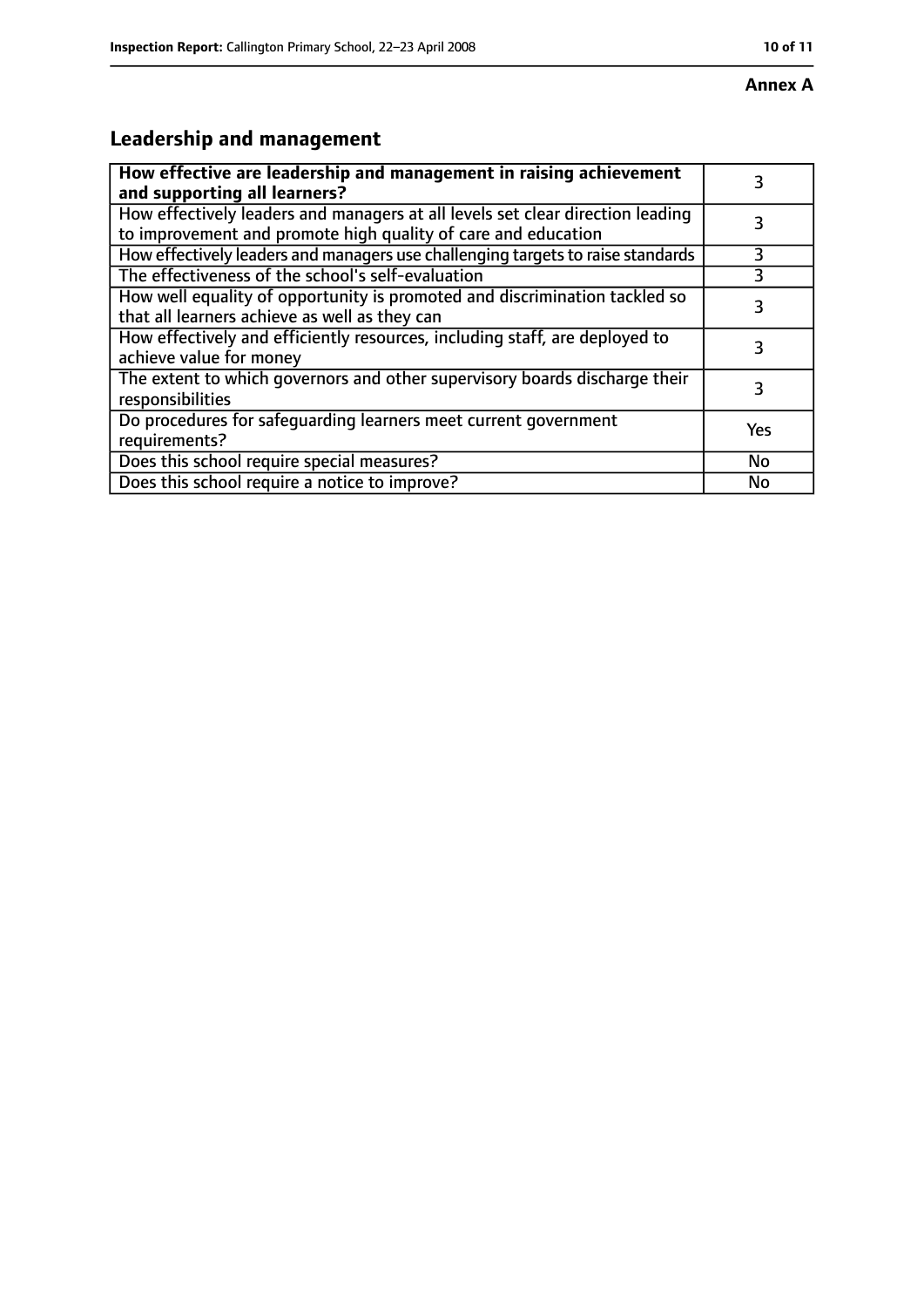#### **Annex B**

# **Text from letter to pupils explaining the findings of the inspection**

23 April 2008

#### Dear Pupils,

Callington Primary School, Callington, Cornwall PL17 7EF

Thank you for making us so welcome when we came to visit your school. We enjoyed our visit and it was a pleasure talking to you. My colleague especially liked talking to the school council, and we all really enjoyed joining you in assembly. I am writing to tell you what we found out about the school, what we think is good, and what we think could be made better. Overall, you are in a satisfactory school, where you are making steady progress with your work. The headteacher and other staff know what they need to do to make the school better.

These things are some of the strengths of the school:

- Children in Nursery and Reception make a good start in the school.
- Teachers provide you with lessons that you enjoy.
- Your behaviour and your attitudes to your work are good.
- You know about how important it is to eat healthy food, although some of you eat unhealthy snacks during the day.
- The staff know you well and take great care of you.
- Your parents are very pleased with the school.

These are things the school has been asked to improve:

- Make sure that you all get work in lessons that suits you and is hard enough for you.
- Provide you with more opportunities to develop your literacy and numeracy skills when you are doing work in other subjects.
- Provide you with clearer targets and comments in marking, to help you understand how to improve your work.

You can help, too, by making sure you know how to make your work better.

We wish you all good luck for the future.

Best wishes,

Martin James Lead Inspector